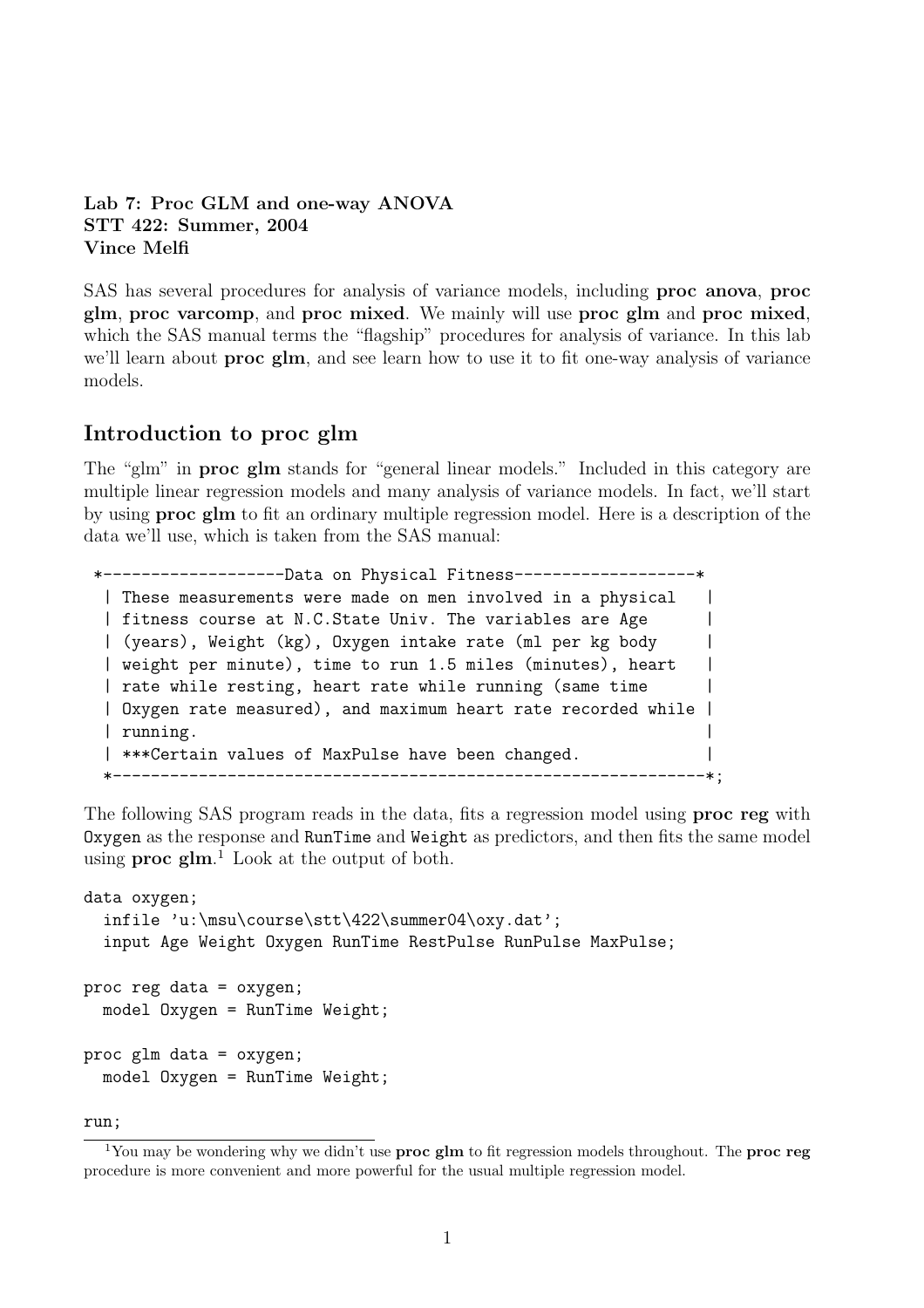Recall that it is possible to cast the analysis of variance model in the context of multiple regression, by using indicator variables as the predictors. This is the approach taken by proc glm. We won't need to be overly concerned with the details of how proc glm fits analysis of variance models, but rather with understanding how to specify models and to interpret the output. Later in this lab, though, we'll learn a bit about the regression approach to analysis of variance.

## One-way analysis of variance using proc glm

We'll investigate one-way analysis of variance using Example 12.6 from the text. The data give the scores of students on a reading comprehension test. Students were taught using one of three teaching methods, called "basal," "DRTA," and "Strat." The goal is to investigate whether there are differences in scores among the three groups and, if so, what the differences are. First read in the data and look at it.

```
data reading;
  infile 'u\msu\course\stt\422\summer04\reading.dat';
  input group $ score;
```

```
proc print data = reading;
```
run;

Next, look at some plots and basic descriptive statistics to investigate the data. The plots are particularly uninformative in this example, in part because the score variable has so few possible values. None of the output suggests a big difference between the scores for the three treatments.

```
proc boxplot data = reading;
  plot score * group;
proc gplot data = reading;
  plot score * group;
proc means data = reading;
  var score;
  by group;
```
run;

Next fit a one-way analysis of variance model using proc glm. First we must tell SAS which variable is the classification variable, i.e., the variable that indicates the teaching method. Then the model is specified, similar to a regression model. The means statement asks SAS to print the sample sizes, means and standard deviations separately for each of the three groups.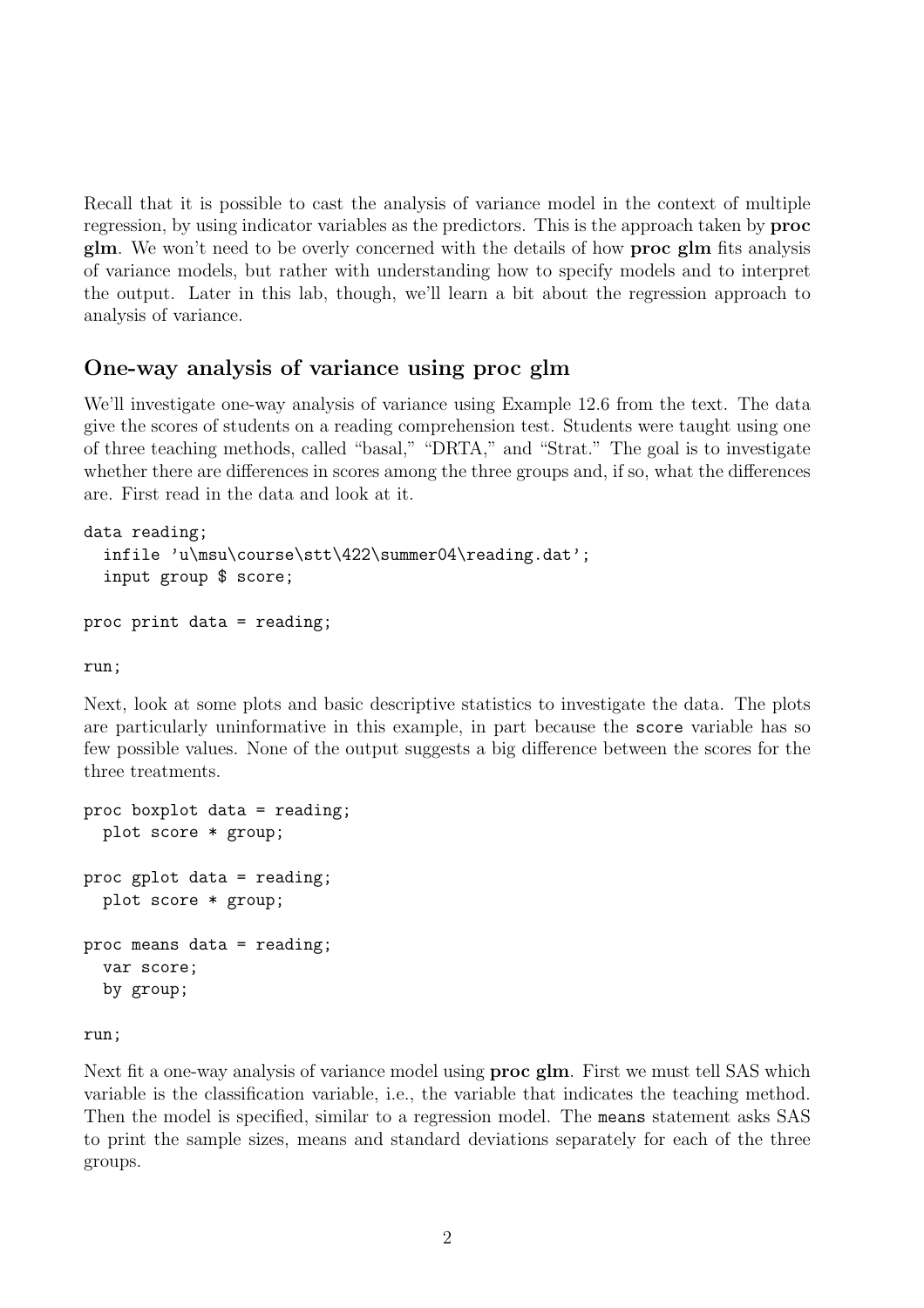```
proc glm data = reading;
   class group;
   model score = group;
   means group;
```
run;

The F test with p-value of 0.3288 confirms the suspicion, based on the plots and descriptive statistics, that there isn't any difference in the mean score for the three treatments.

## The regression approach to ANOVA; constraints

There are many ways to write the one-way analysis of variance model as a multiple regression model. For many purposes it doesn't matter which of these is chosen, but it's worth thinking a bit about the various options, since it has an effect on how we interpret the parameters of the model. For the sake of concreteness, consider the reading data set from above, for which the teaching method variable has three levels. Since in our data there are three levels and 22 observations per level, we can write the one-way analysis of variance model as

$$
y_{ij} = \mu + \tau_i + \epsilon_{ij}, \quad i = 1, 2, 3; \quad j = 1, \ldots, 22.
$$

This model is equivalent to a multiple regression model with predictors  $x_1, x_2, x_3$  which are dummy variables for the treatments. For example,  $x_1$  would be 1 when the data come from treatment 1, and 0 otherwise. Since the model has four parameters,  $\mu$ ,  $\tau_1$ ,  $\tau_2$ ,  $\tau_3$  in the anova terminology,  $\beta_0$ ,  $\beta_1$ ,  $\beta_2$ ,  $\beta_3$  in the regression notation, but there are only three populations of interest, the model is said to be "overspecified." One can just live with this fact (this is what SAS does when we fit an analysis of variance model using proc glm), or one can introduce constraints on the model to reduce the number of parameters.

#### Setting one parameter to 0

Conceptually, the simplest constraint is to set one of the  $\tau$  parameters to 0. For simplicity, we'll set  $\tau_3 = 0$ . In the regression setting this leaves the predictors  $x_1$  and  $x_2$ . We'll fit this model in SAS. First we create the dummy variables and view them. Make sure you look at the output of the print statement to see what the variables are. Note that we're calling the new dataset reading2 to distinguish it from the original data set.

```
data reading2; set reading;
  x1 = (group = 'Basal');x2 = (group = 'DRTA');
proc print data = reading2;
```
run;

Now we fit the regression model with  $x_1$  and  $x_2$  as predictors. We're also computing the means of the scores for the three teaching methods for reasons that will be apparent soon.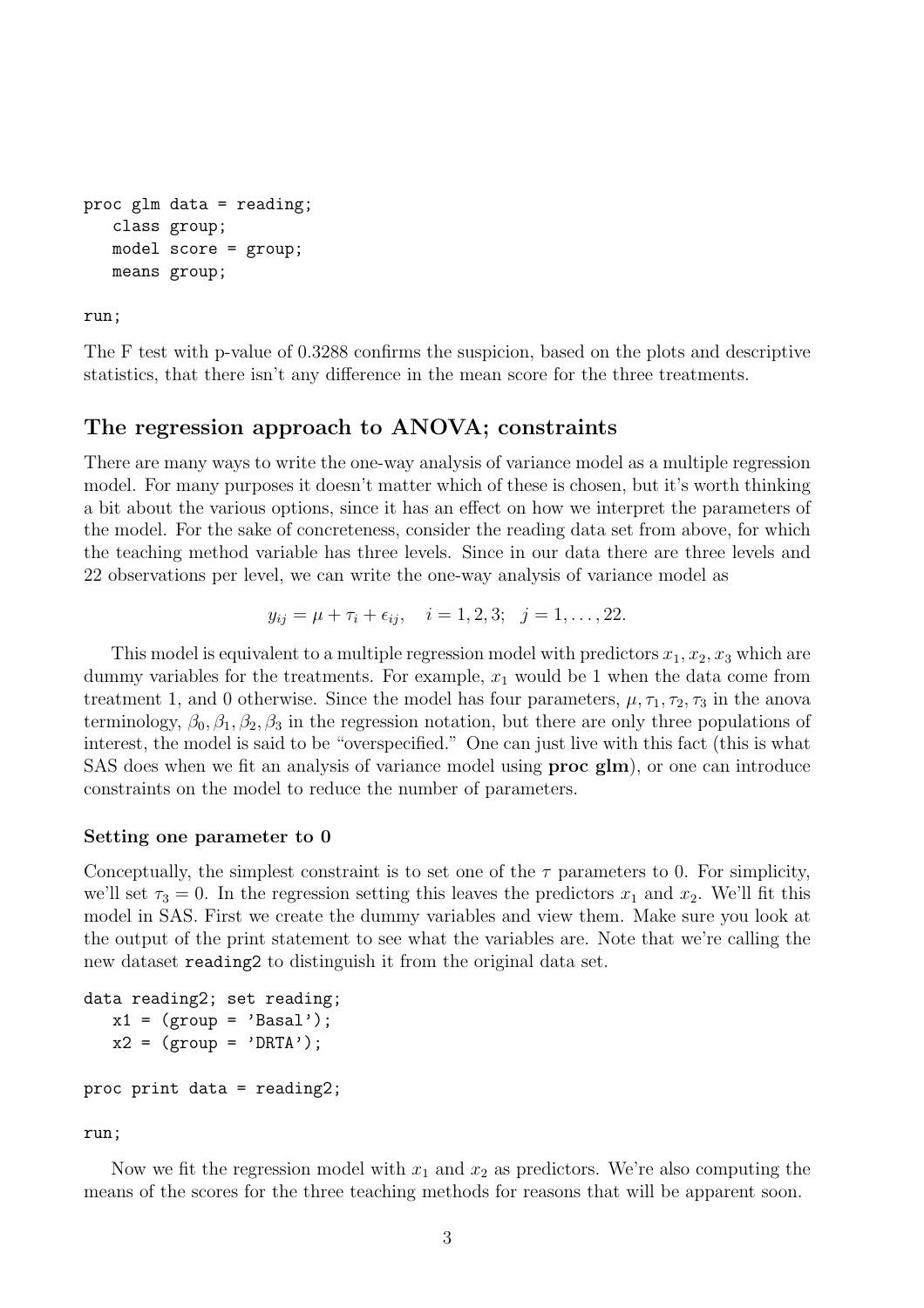```
proc reg data = reading2;
   model score = x1 x2;
proc means data = reading2;
   var score;
   by group;
```
run;

Look at the output of **proc** reg carefully. Note that the sums of squares and the F test are exactly the same as we got from **proc** glm above. What about the parameter estimates? Compare them with the separate group means. You'll find that the intercept parameter estimate is equal to the mean of the scores for the third teaching method; the parameter estimate for the slope of  $x_1$  is the difference of the mean of the scores for the first teaching method and the scores for the third teaching method; and the parameter estimate for the slope of  $x_2$  is the difference of the mean of the scores for the second teaching method and the scores for the third teaching method. Symbolically,

$$
b_0 = \overline{y}_3.
$$
  
\n
$$
b_1 = \overline{y}_1 - \overline{y}_3.
$$
  
\n
$$
b_2 = \overline{y}_2 - \overline{y}_3.
$$

The method we've just investigated is equivalent to the method that SAS uses in proc glm, although it's hard to discover this from the SAS documentation. The solution option in the model statement in proc glm asks for parameter estimates, as in the following program. Compare the parameter estimates from proc glm to the parameter estimates from proc reg above.

```
proc glm data = reading;
   class group;
   model score = group / solution;
```
### Setting the sum of the parameters to 0

A constraint that many people find more appealing conceptually is to set the sum of the  $\tau$  parameters to 0:  $\sum_{i=1}^{I} \tau_i = 0$ . In terms of the analysis of variance model, this makes  $\mu$ the mean of all the individual groups' means, and makes  $\tau_i$  the deviation of the *i*th group's mean from the overall mean.

Let's again consider this in the context of the reading data. If  $\sum_{i=1}^{3} \tau_i = 0$ , then  $\tau_3 =$  $-\tau_1 - \tau_2$ . So data from the third group can be represented as

$$
y_{3j} = \mu - \tau_1 - \tau_2 + \epsilon_{3j}.
$$

In terms of dummy variables, we'll want to set

 $x_1 =$  $\sqrt{ }$  $\int$  $\mathcal{L}$ 1 if the data come from group 1; 0 if the data come from group 2; −1 if the data come from group 3;